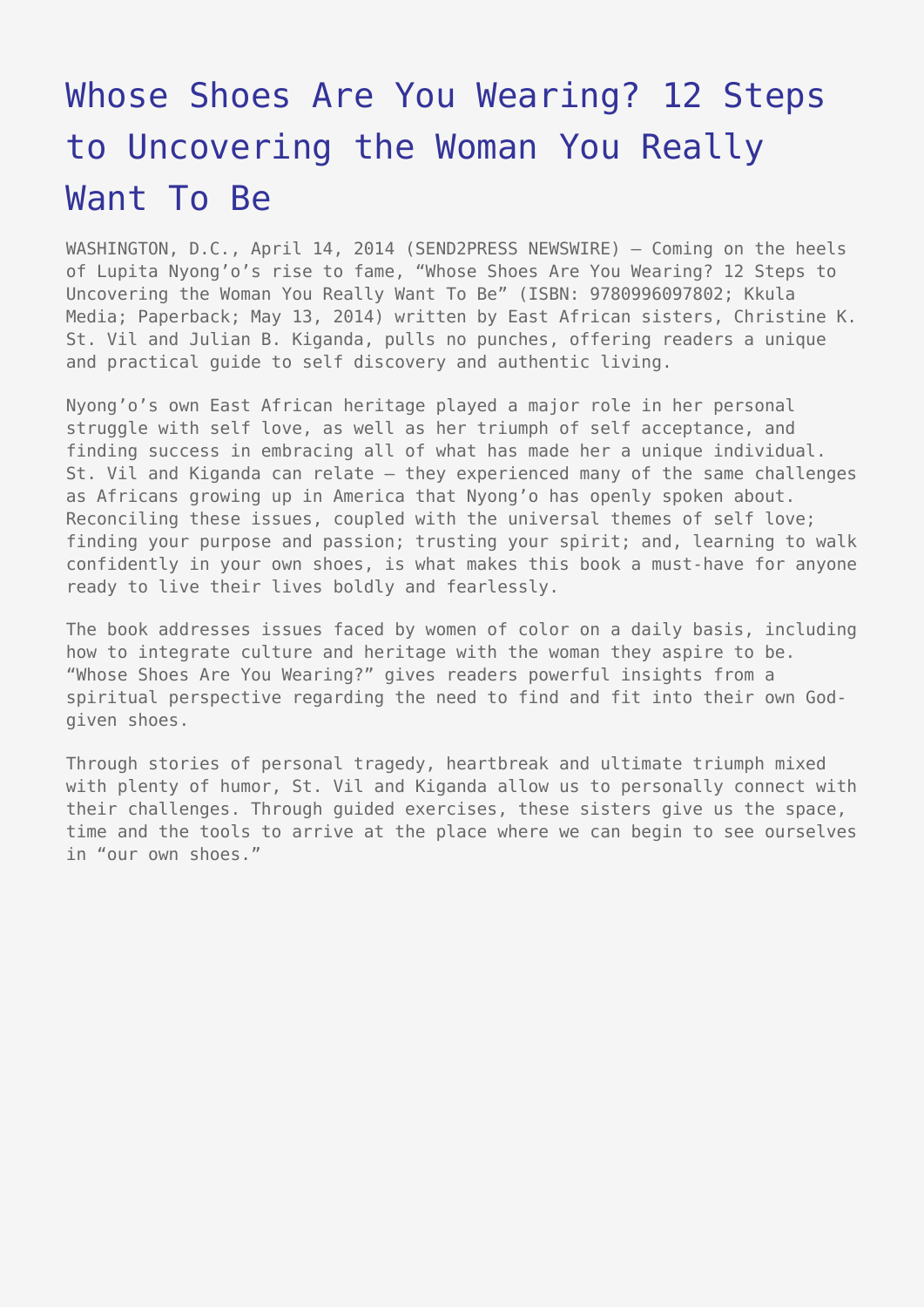

According to co-author Julian B. Kiganda "Our ultimate goal for the book is to bring this life-changing information on personal growth and transformation from a contemporary Christian perspective to women all over the world so that they have the practical tools they need to discover and walk in their purpose. Christine and I both love to connect with live audiences and share how we overcame our own personal challenges to walk in our purpose. We are passionate about helping others do the same. Our mission is to start a 'Whose Shoes' movement that inspires women to do the work on themselves in order to discover the life they were meant to live."

Learn more at: [http://www.whoseshoesbook.com/.](http://www.whoseshoesbook.com/)

BOOK SUMMARY: Title: "Whose Shoes Are You Wearing? 12 Steps to Uncovering the Woman You Really Want to Be" Authors: Christine K. St. Vil and Julian B. Kiganda. Publisher: Kkula Media. Paperback, \$14.99 ISBN: 9780996097802. On sale May 13, 2014. Also available as an e-book.

MEDIA CONTACT: For questions, bookings, media queries, or additional info: Mocha Ochoa-Nana The Oracle Group, Inc. 954-793-6401 info@theoraclegroup.net

\* PHOTO 300dpi for media: Send2Press.com/wire/images/14-0414-stvilkiganda\_300dpi.jpg . \* Photo Caption: Christine K. St. Vil and Julian B. Kiganda.